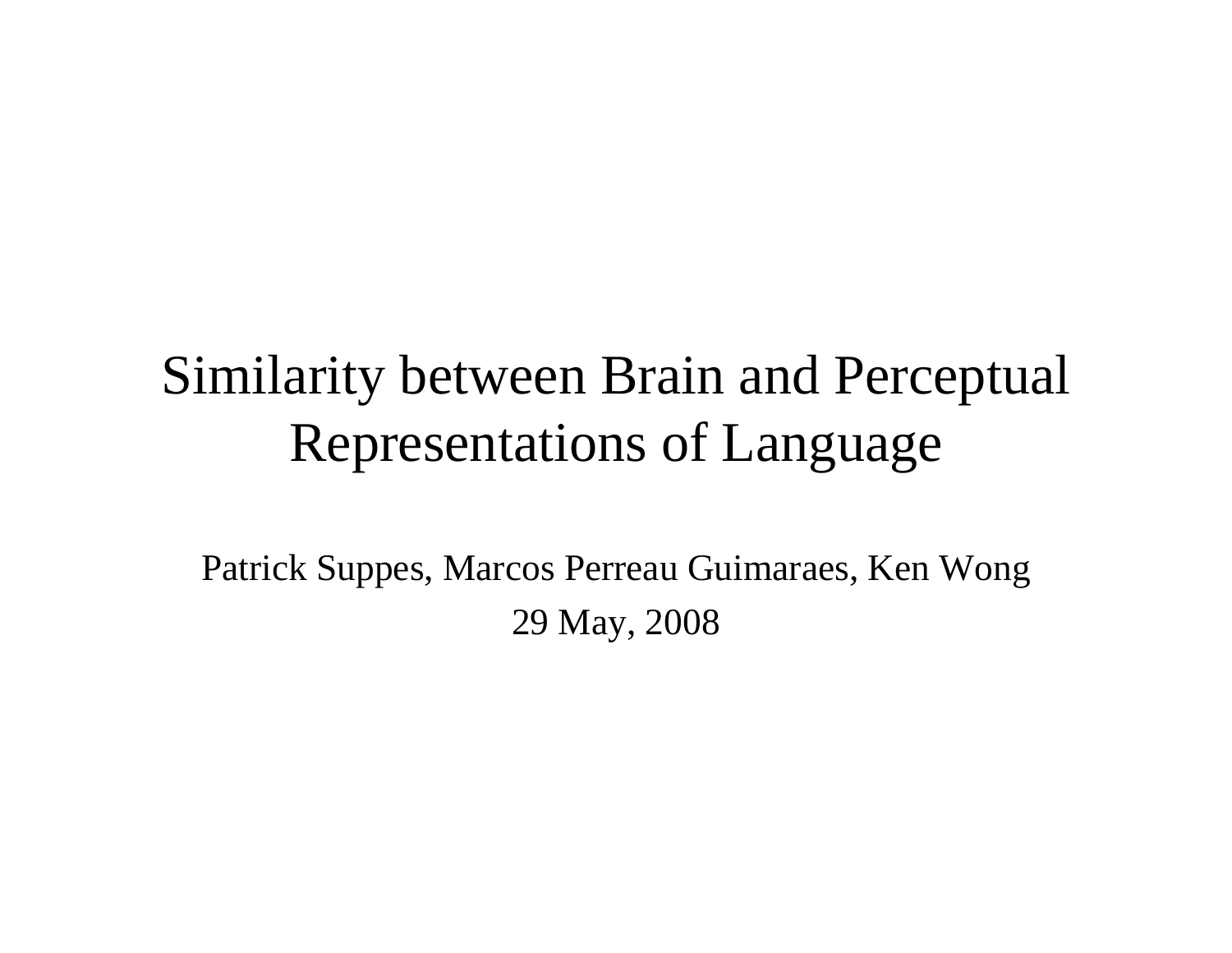# Research Program

- 1. Cryptologists of language in the brain.
- 2. Structural isomorphism should exist. Why? Needed to easily understand each other's speech.
- 3. Usually in psychology and neuroscience, too hard to find a structural isomorphism in any rigorous sense.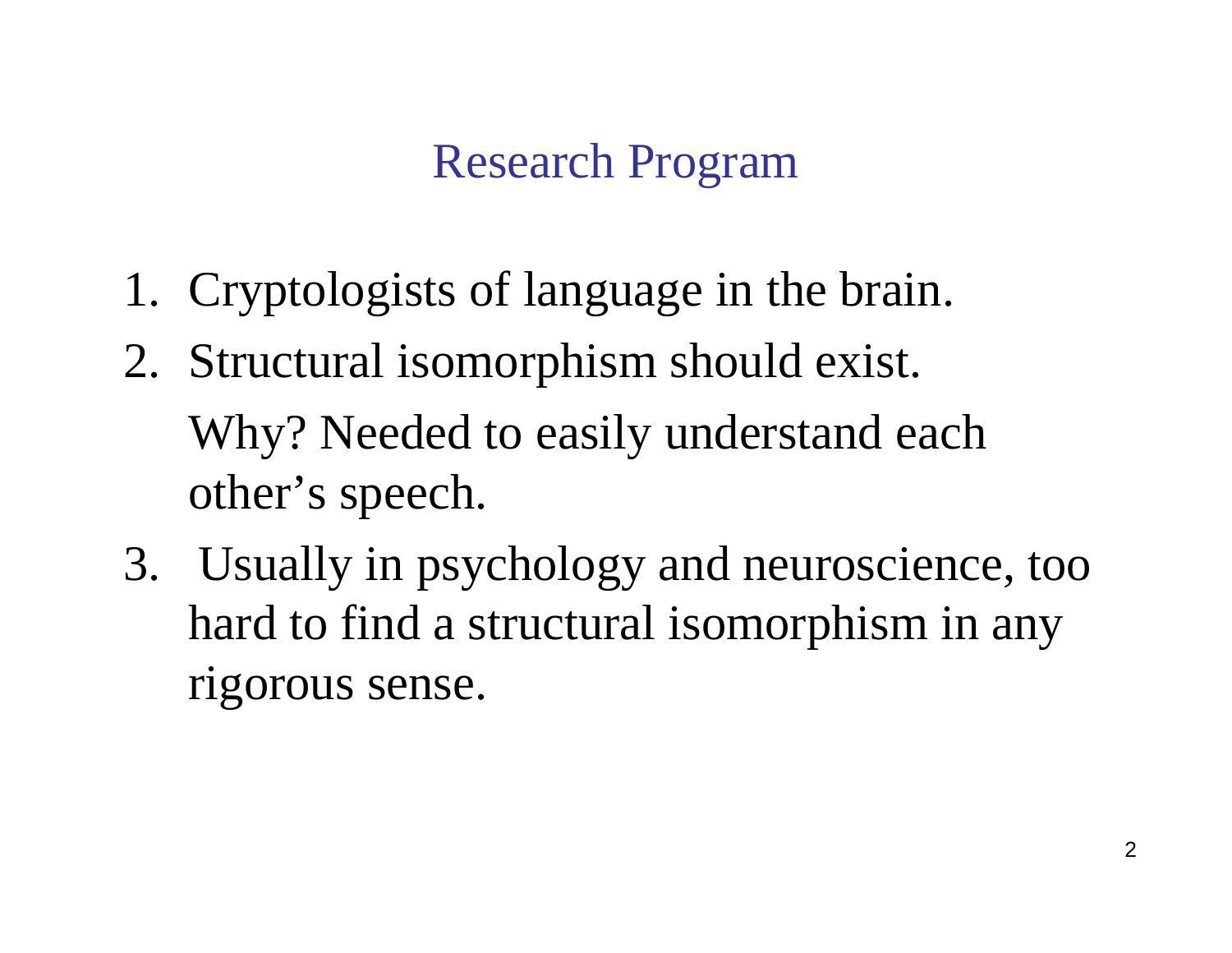### Research Program

- 4. But ordinal similarity long studied in psychology.
- 5. This weaker concept of similarity is appropriate for current weak understanding of brain computations focused on language.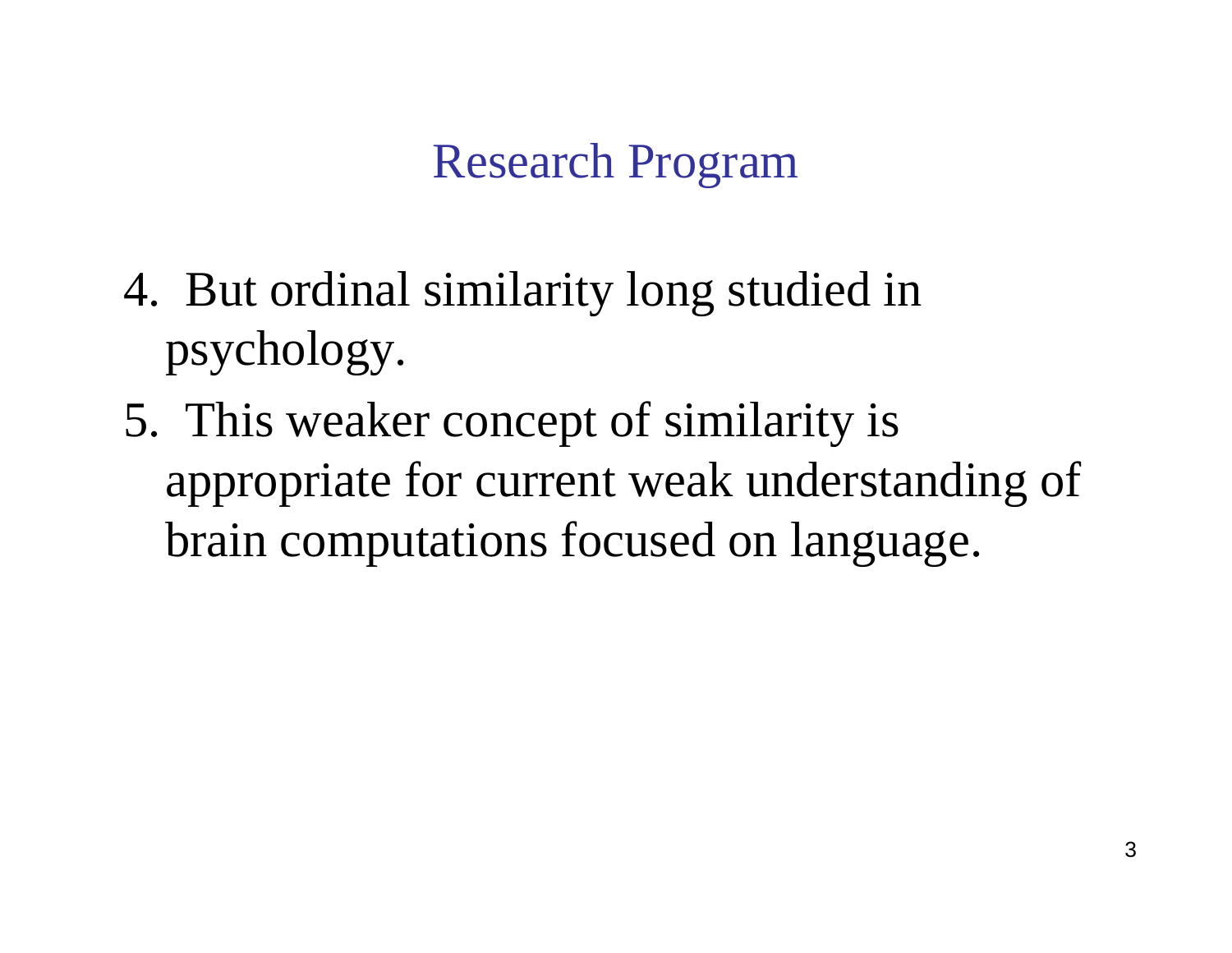### Miller-Nicely Confusion Matrix

|       |              |       | Perception     |                |       |
|-------|--------------|-------|----------------|----------------|-------|
|       |              | $p^+$ | $t^+$          | $b^+$          | $g^+$ |
|       | $\mathbf{p}$ | 51    | 53             | $\overline{2}$ | $2\,$ |
| Sound | $t^{-}$      | 64    | 57             | $\overline{2}$ |       |
|       | $b^{\cdot}$  |       | $\overline{2}$ | 60             | 18    |
|       | $\mathbf{g}$ | 3     |                | 20             | 29    |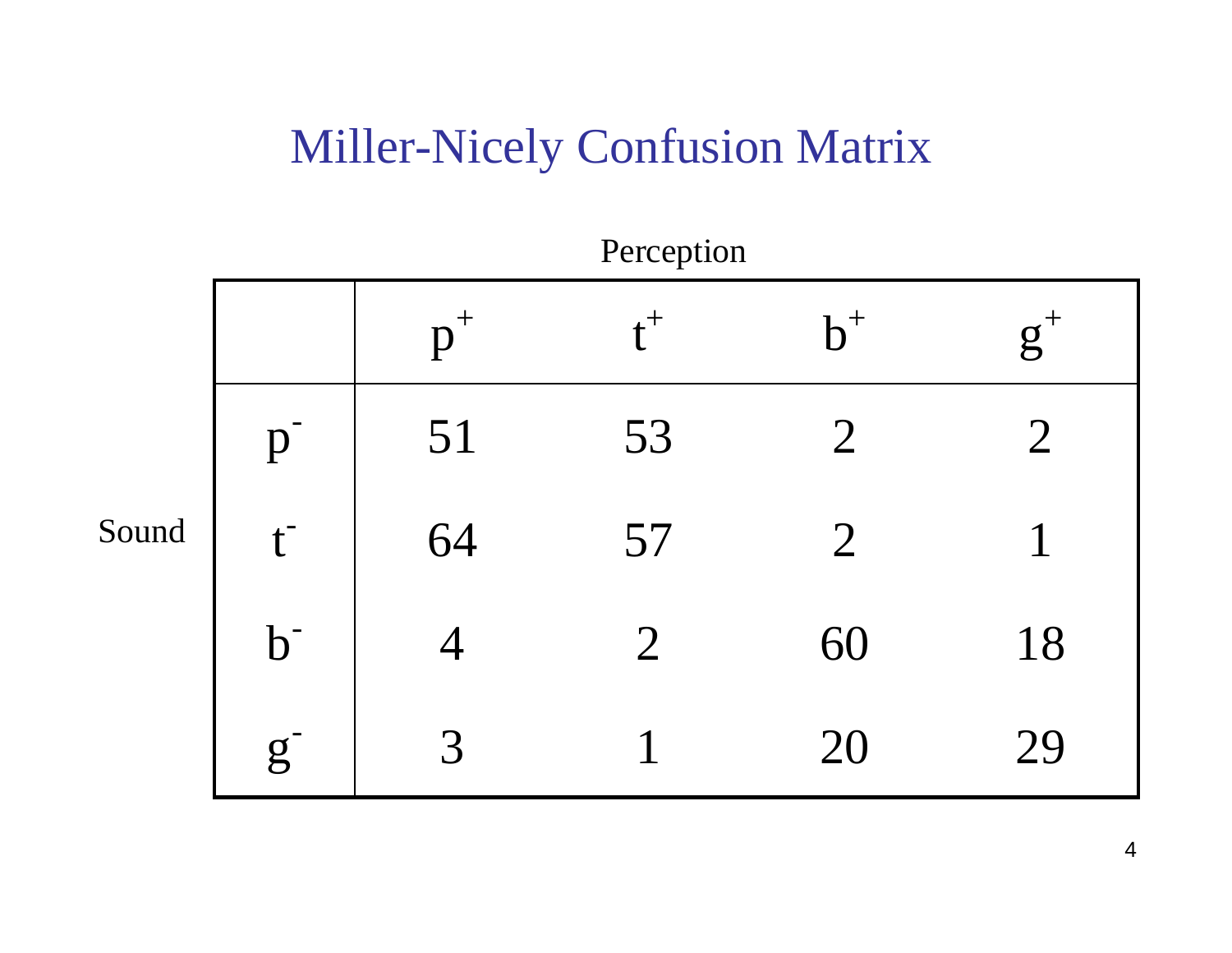#### Brain Data Confusion Matrix

|                 | 1 TOWY PCS     |       |       |       |       |
|-----------------|----------------|-------|-------|-------|-------|
|                 |                | $p^+$ | $t^+$ | $b^+$ | $g^+$ |
| Test<br>Samples | $\mathbf{p}$   | 36    | 38    | 12    | 14    |
|                 | t <sub>l</sub> | 34    | 50    | 3     | 13    |
|                 | b <sub>1</sub> | 14    | 31    | 42    | 13    |
|                 | $\overline{g}$ | 10    | 33    | 15    | 42    |

**Drototypes**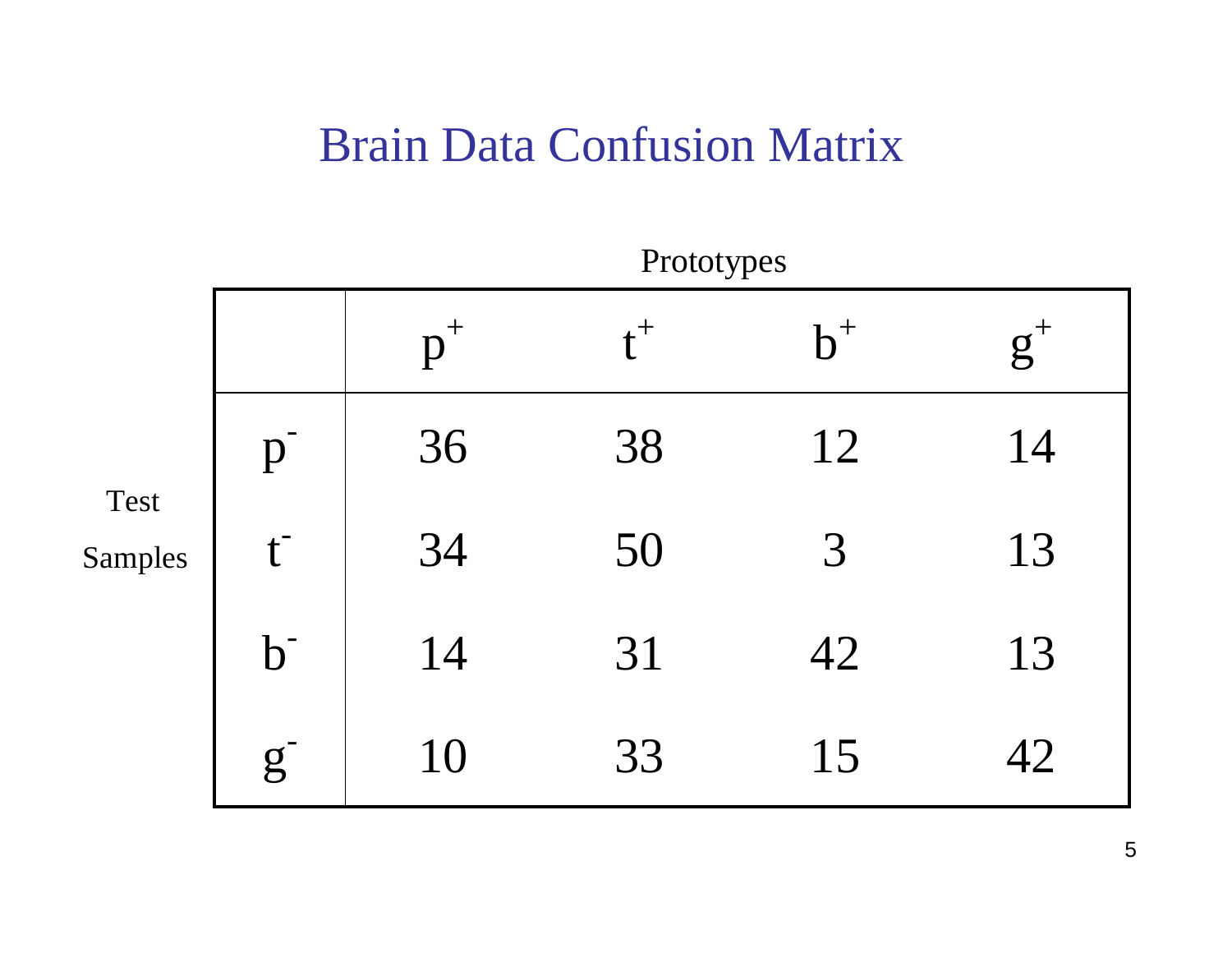# First Steps of Analysis

- 1. Normalize each row of a confusion matrix to probabilities summing to 1.
- 2. The conditional probability

 $o_j^+ \mid o_i^-$  = Prob(Prototype *j* | Test sample *i*) =

= the measure of similarity of prototype *j* and test sample *i*

For example,

$$
p(t^+ | t^-) = .50
$$
  

$$
p(t^+ | b) = .03
$$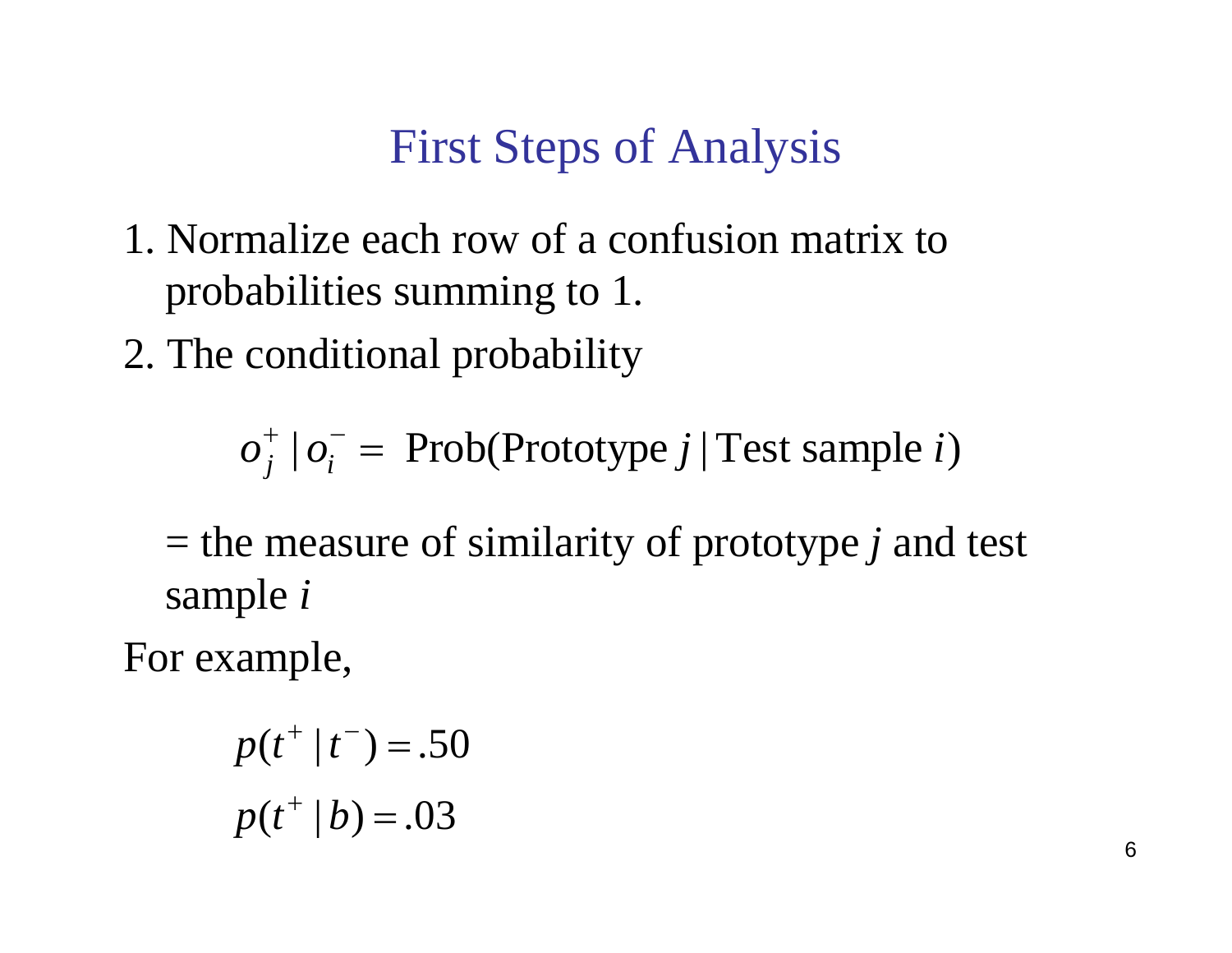Semiorders and the Invariants of Intersections, which are Partial Orders

• Conditional probability density

$$
p(o_j^+|o_i^-) \ge 0
$$
 and  $\sum_{j=1}^N p(o_j^+|o_i^-) = 1$ 

• Estimate from confusion matrix

$$
\hat{p}(o_j^+ \mid o_i^-) = \frac{m_{ij}}{\sum_j m_{ij}}
$$

• Ordinal similarity

 $| o_i^- \rangle o_{i'}^+ | o_{i'}^-$  iff  $p(o_i^+ | o_i^-) > p(o_{i'}^+ | o_{i'}^-)$  $^+_j$  $\frac{1}{r'}$  iff  $p(o_i^+ | o_i^-)$ + ′  $o_j^+ \, | o_i^- \succ o_{j'}^+ \, | o_{i'}^- \text{ iff } p(o_j^+ \, | o_i^-) \gt p(o_{j'}^+ \, | o_i^-)$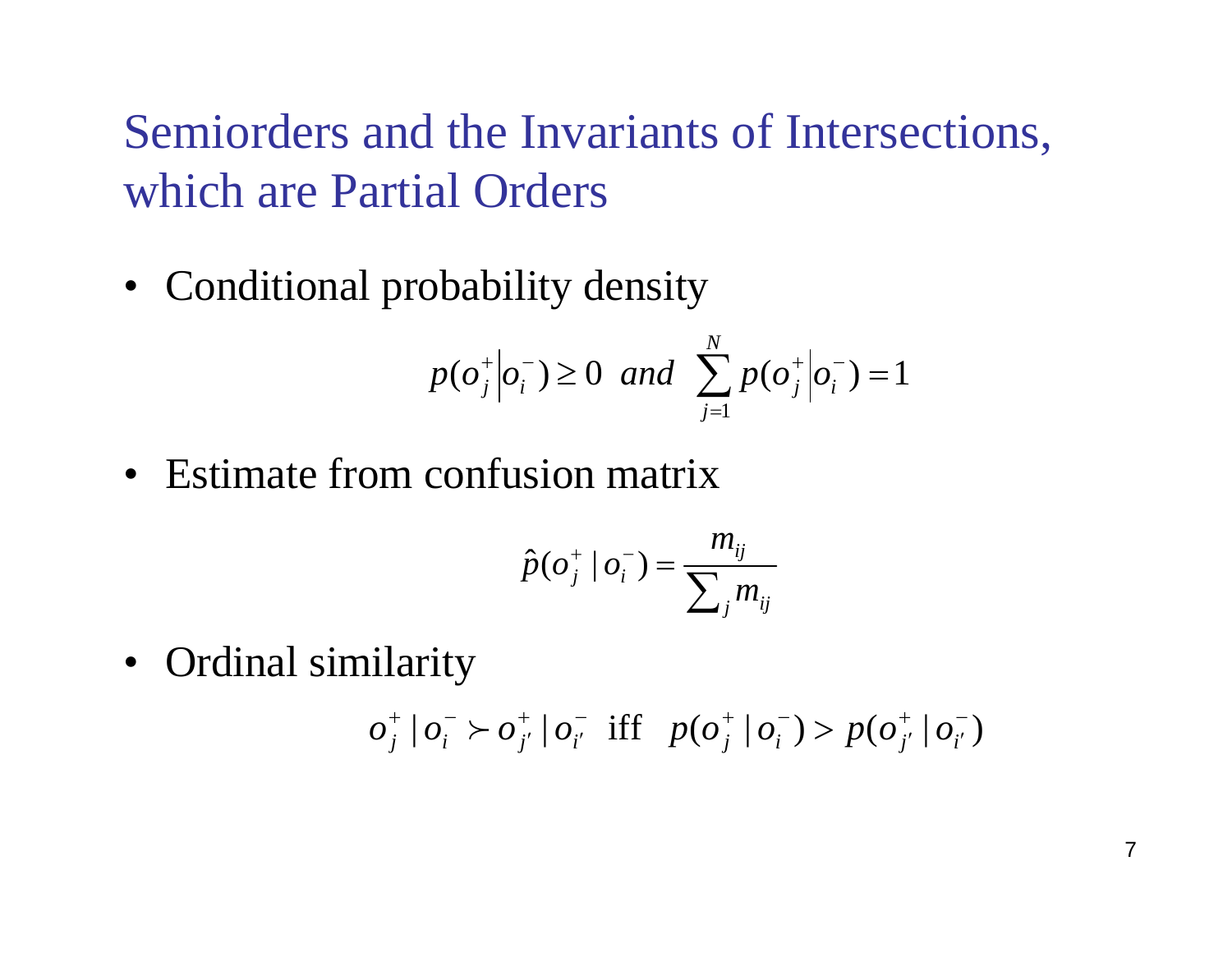### **Definitions**

- $\bullet$  Let *R* be irreflexive on *A*. Then *R* is an *interval order* on *A* iff for every *<sup>a</sup>*, *b*, *<sup>c</sup>* and *d* in *A*, if *aRb* and *cRd*, then *aRd* or *cRb*.
- $\bullet$  *R* is *strongly transitive* on *A* iff for every *<sup>a</sup>*, *b*, *<sup>c</sup>* and *d* on *A*, if *aRb* and *bRc* then either *dRc* or *aRd*.
- • *R* is a *semiorder* on *A* iff *R* is irreflexive, strongly transitive and an interval order on *A*.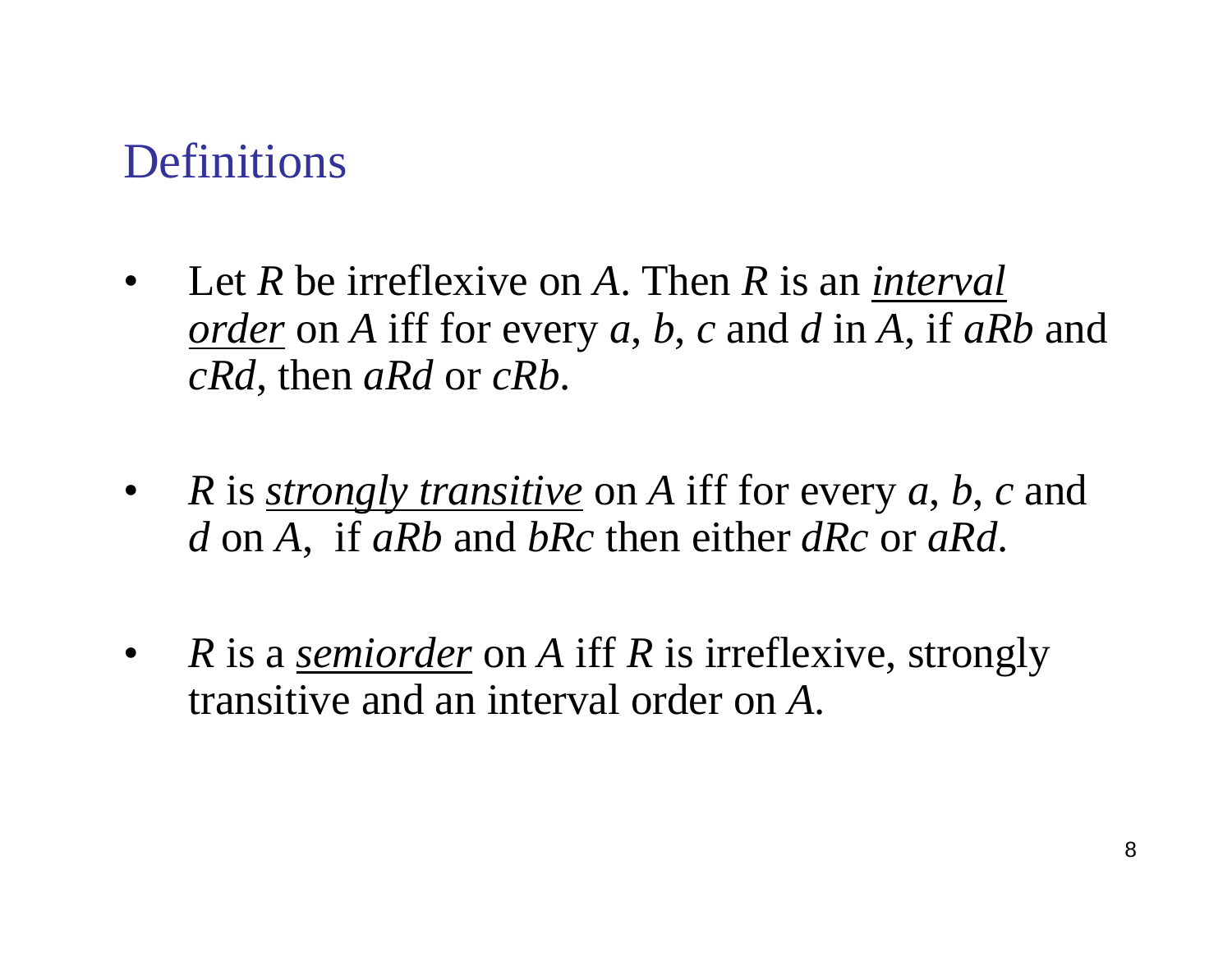### Numerical Threshold

• Any finite semiorder  $(A, \prec)$  has a numerical representation  $\varphi$  with a positive threshold such that for *a* and *b* in *A*

 $\varphi(a)+1 < \varphi(b)$  iff  $a \prec b$ 

$$
o_j^+ \mid o_i^- \approx o_{j'}^+ \mid o_{i'}^- \text{ iff } \left| p(o_j^+ \mid o_i^-) - p(o_{j'}^+ \mid o_{i'}^-) \right| \le 0.02
$$

 $| o_i^- \rangle o_{i'}^+ | o_{i'}^-$  iff  $p(o_i^+ | o_i^-) > p(o_{i'}^+ | o_{i'}^-) + 0.02$ —<br>;′ + ′  $\frac{1}{i'}$  iff  $p(o_j^+ | o_i^-)$ + ′  $o_j^+ \, | o_i^- \succ o_{j'}^+ \, | o_{i'}^- \text{ iff } p(o_j^+ \, | o_i^-) > p(o_{j'}^+ \, | o_{i'}^-)$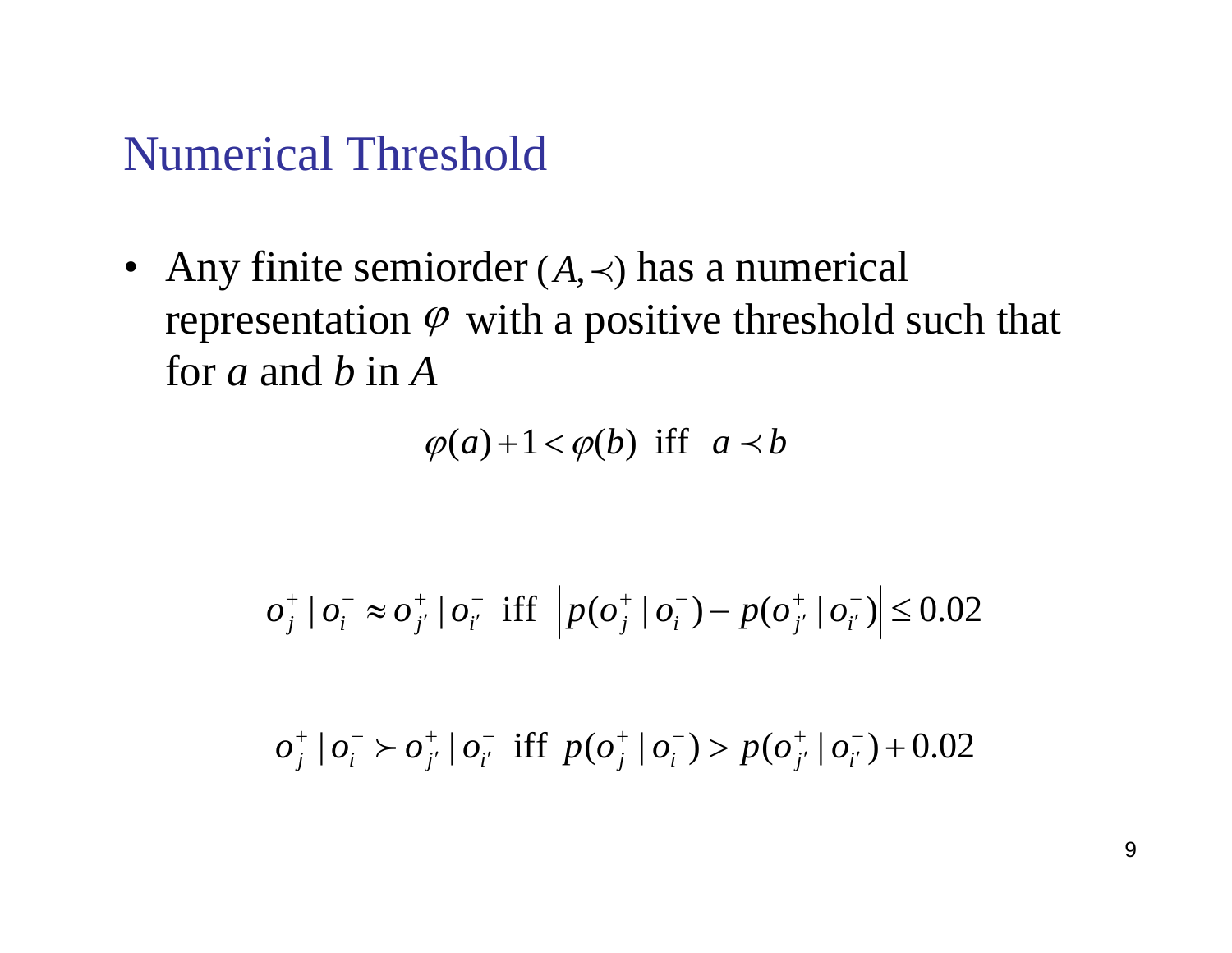#### Conditional Probabilities of 4 consonants (Miller-Nicely)

|              | $\mathbf{p}$ |     | $\mathsf b$ | ${\rm g}$ |
|--------------|--------------|-----|-------------|-----------|
| $\mathbf{p}$ | .47          | .49 | .02         | .02       |
|              | .52          | .46 | .02         | .01       |
| $\mathbf b$  | .05          | .02 | .71         | .21       |
| $\mathbf{g}$ | .06          | .02 | .38         | .55       |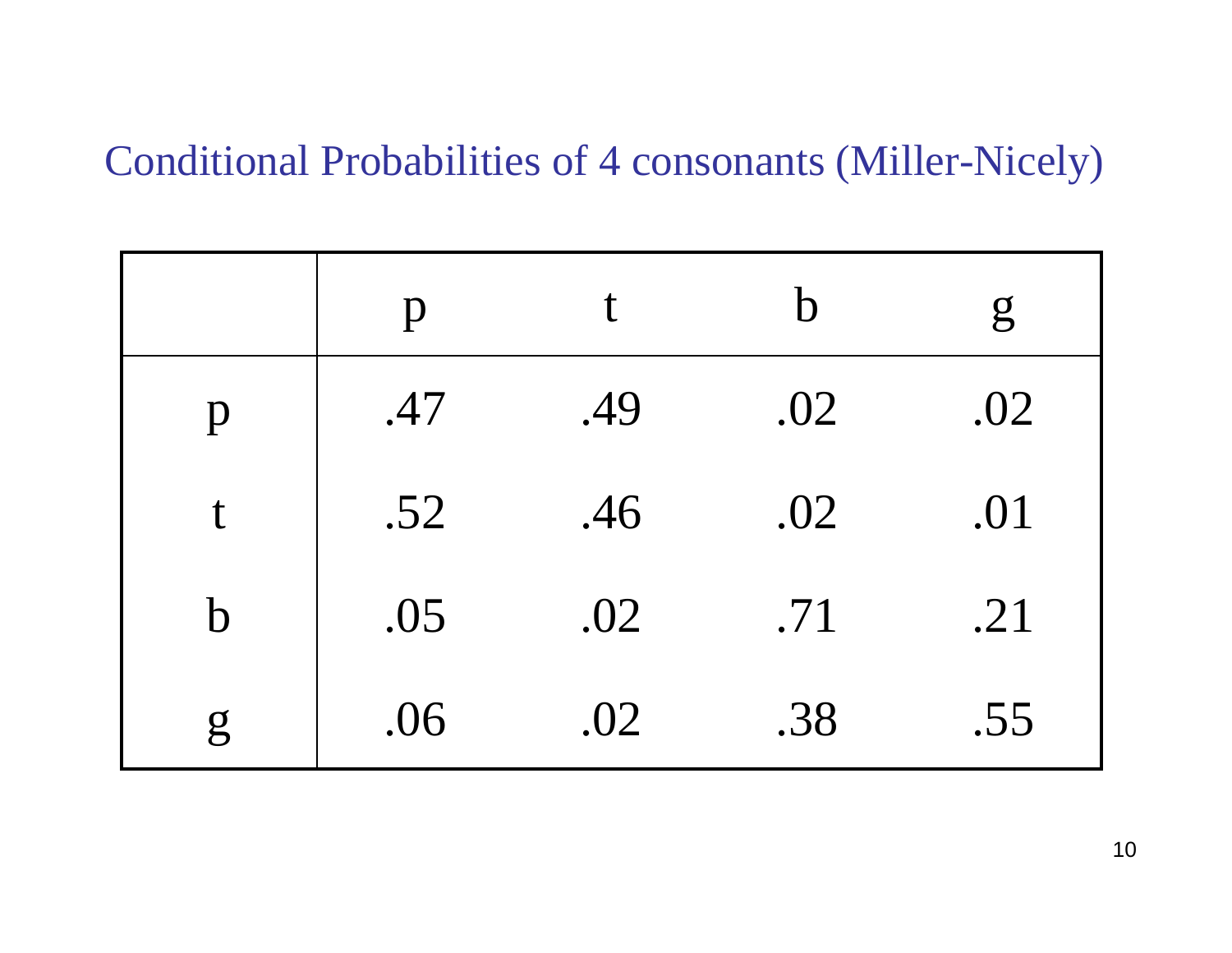# Methods of Analysis of Brain Data

- 1. EEG recordings.
- 2. Fourier analysis.
- 3. Linear Discriminant Model (LDC)
- 4. LDC with regularization.
- 5. Neural networks.
- 6. Almost everywhere, ICA cleaning of data prior to analysis.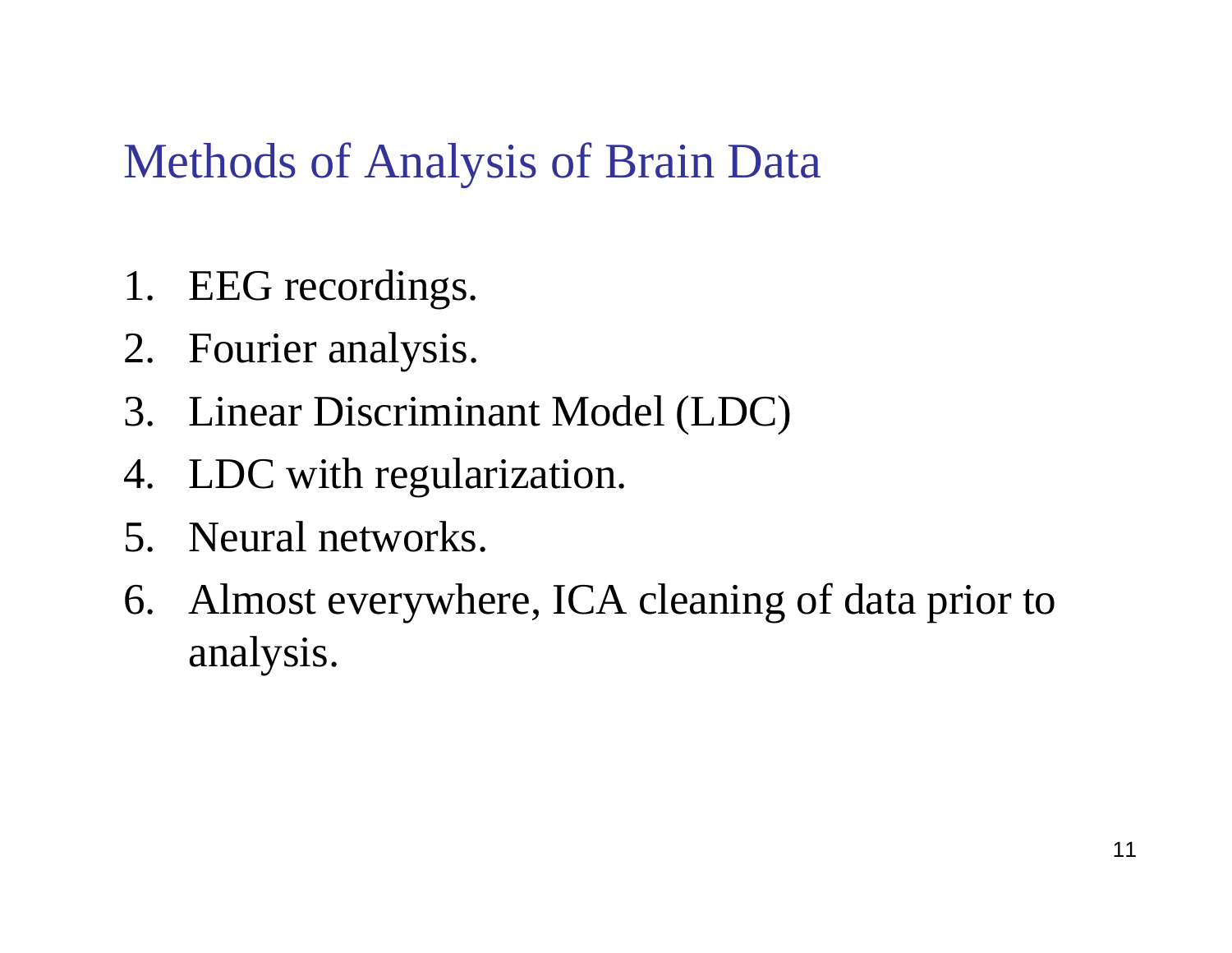### Exp I: Conditional Probabilities (EEG-LDC for S7)

|              | p   |     | $\mathbf b$ | $\overline{g}$ |
|--------------|-----|-----|-------------|----------------|
| p            | .36 | .38 | .12         | .14            |
| $\mathbf t$  | .34 | .50 | .03         | .13            |
| $\mathbf b$  | .14 | .31 | .42         | .13            |
| $\mathbf{g}$ | .10 | .33 | .15         | .42            |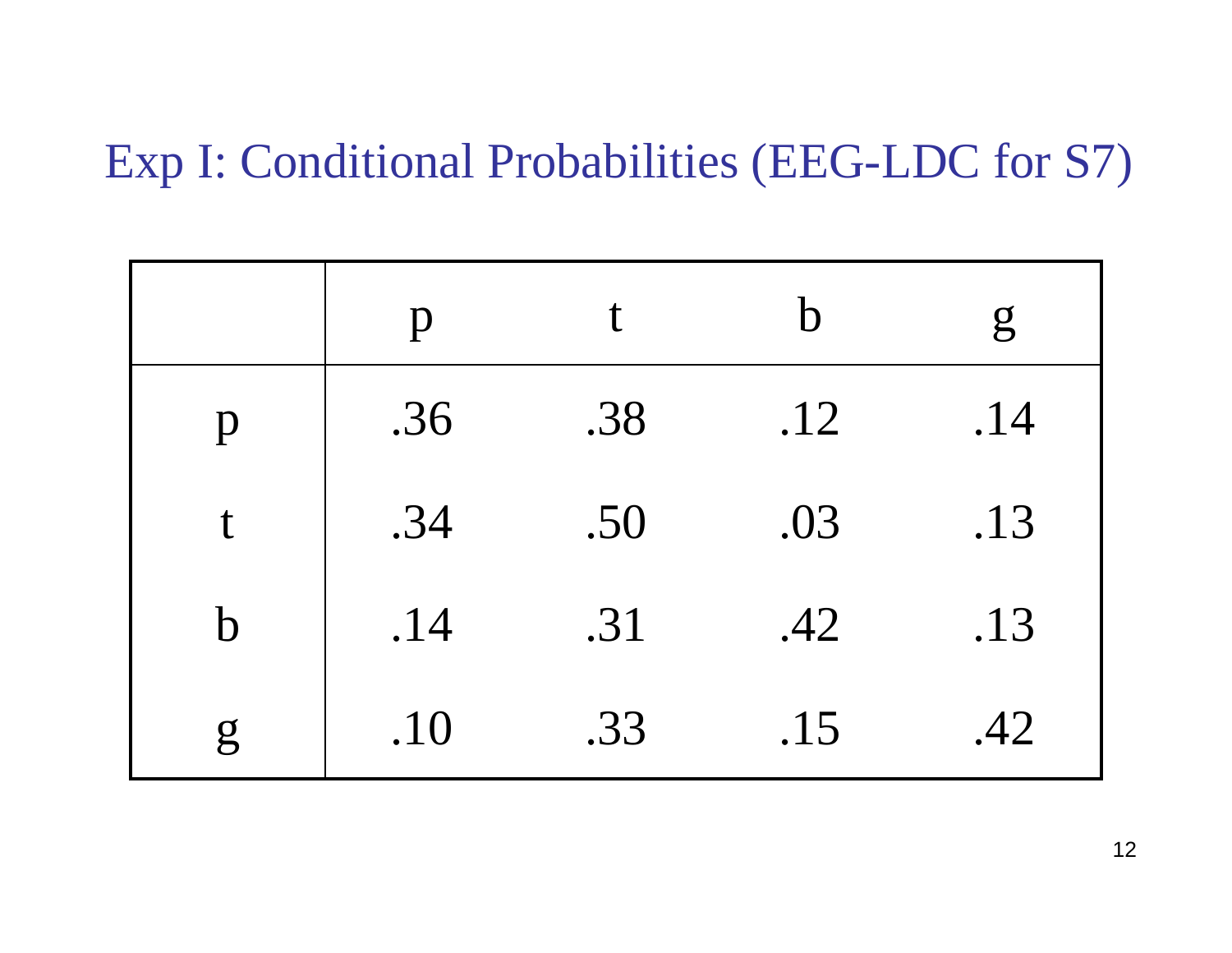### Semiorder Graphs of Similarities

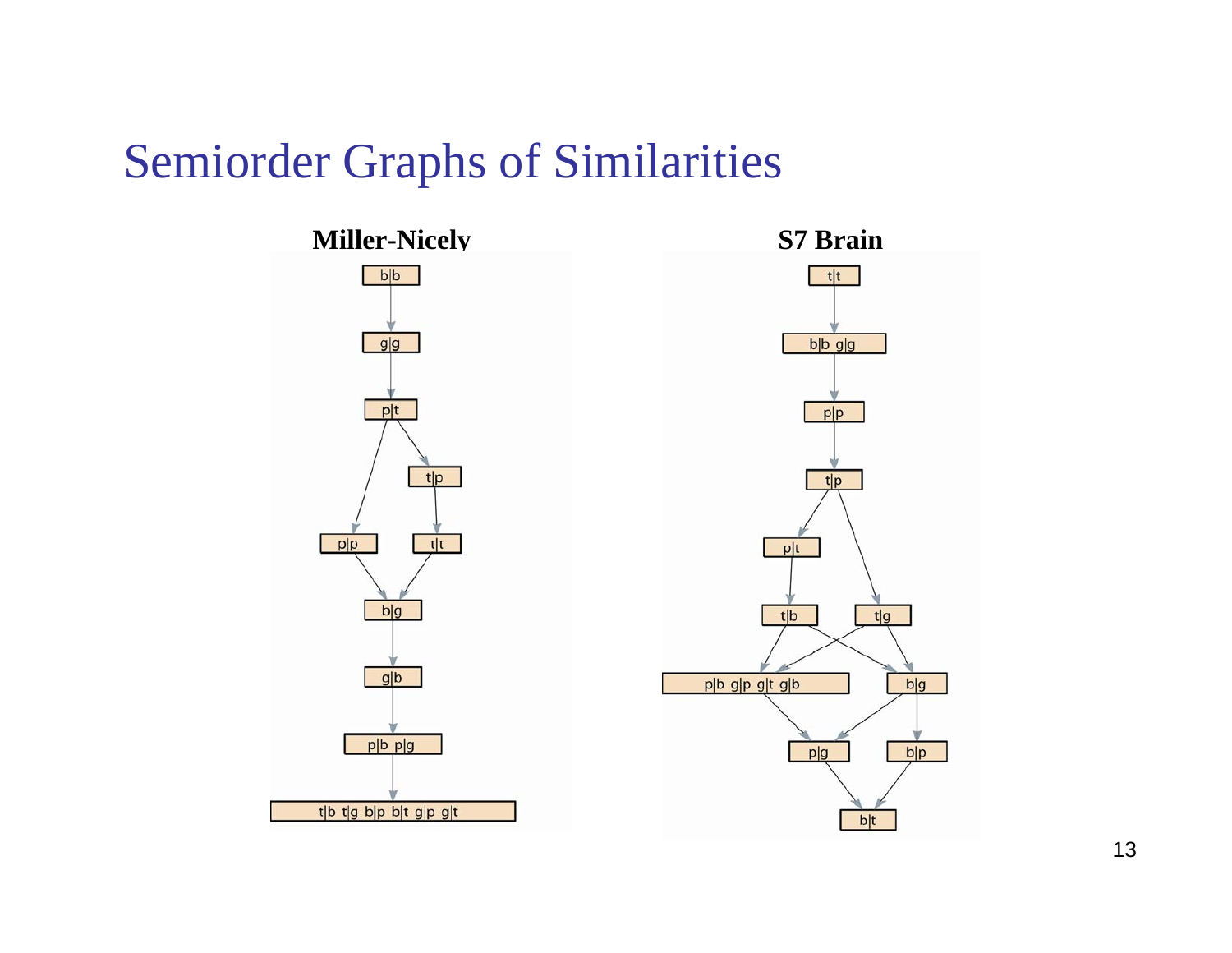#### Invariants of Intersection of M-N and EEG-LDC of S7

- $\bullet$  Robust discrimination of voicing: *p* not similar to *b*.
- •Strong attraction of *p* and *t*.
- $\bullet$  Strong similarity of prototype and test samples of each phoneme.

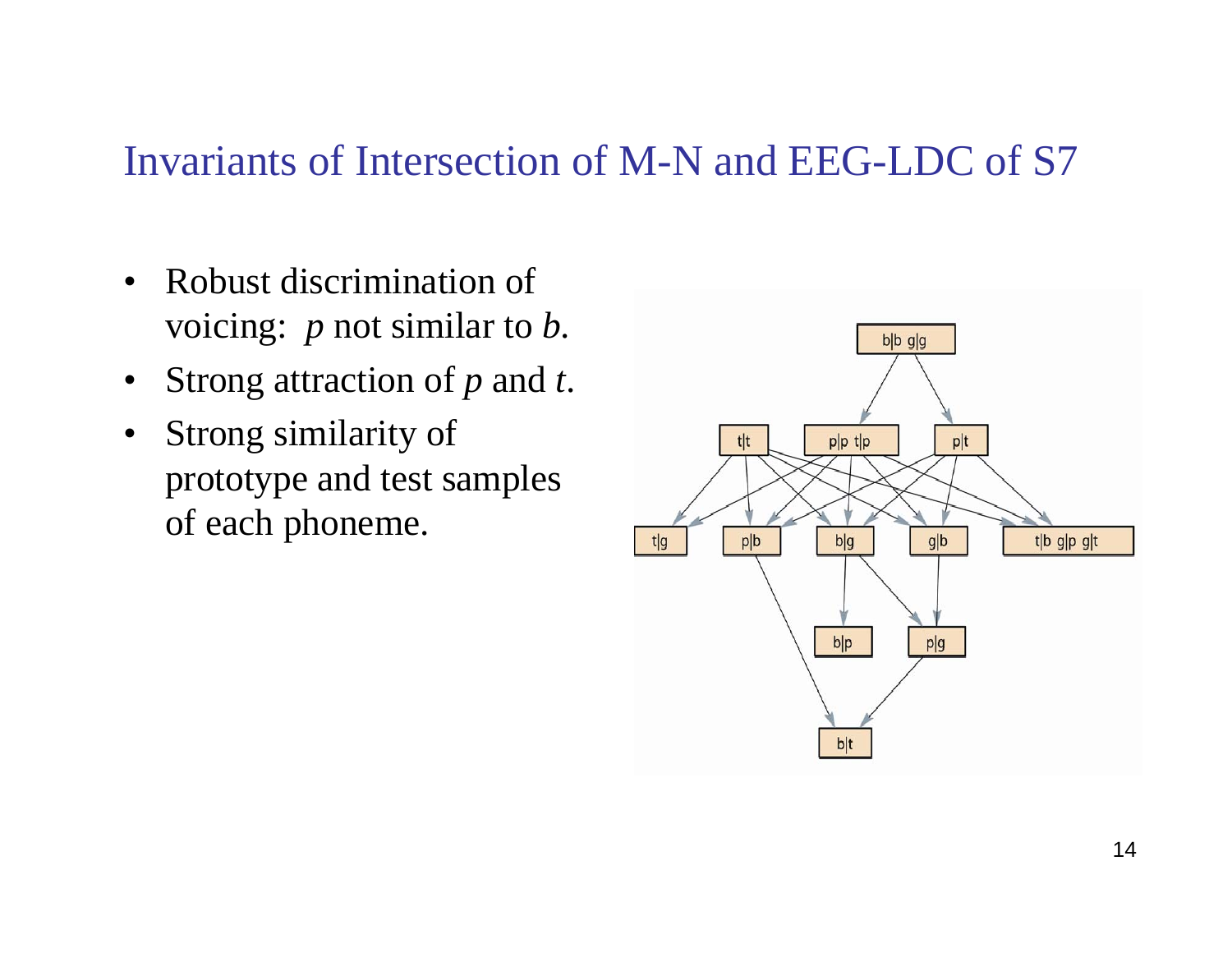### Compare the Trees



Brain representation has more expected similarities than perceptual representation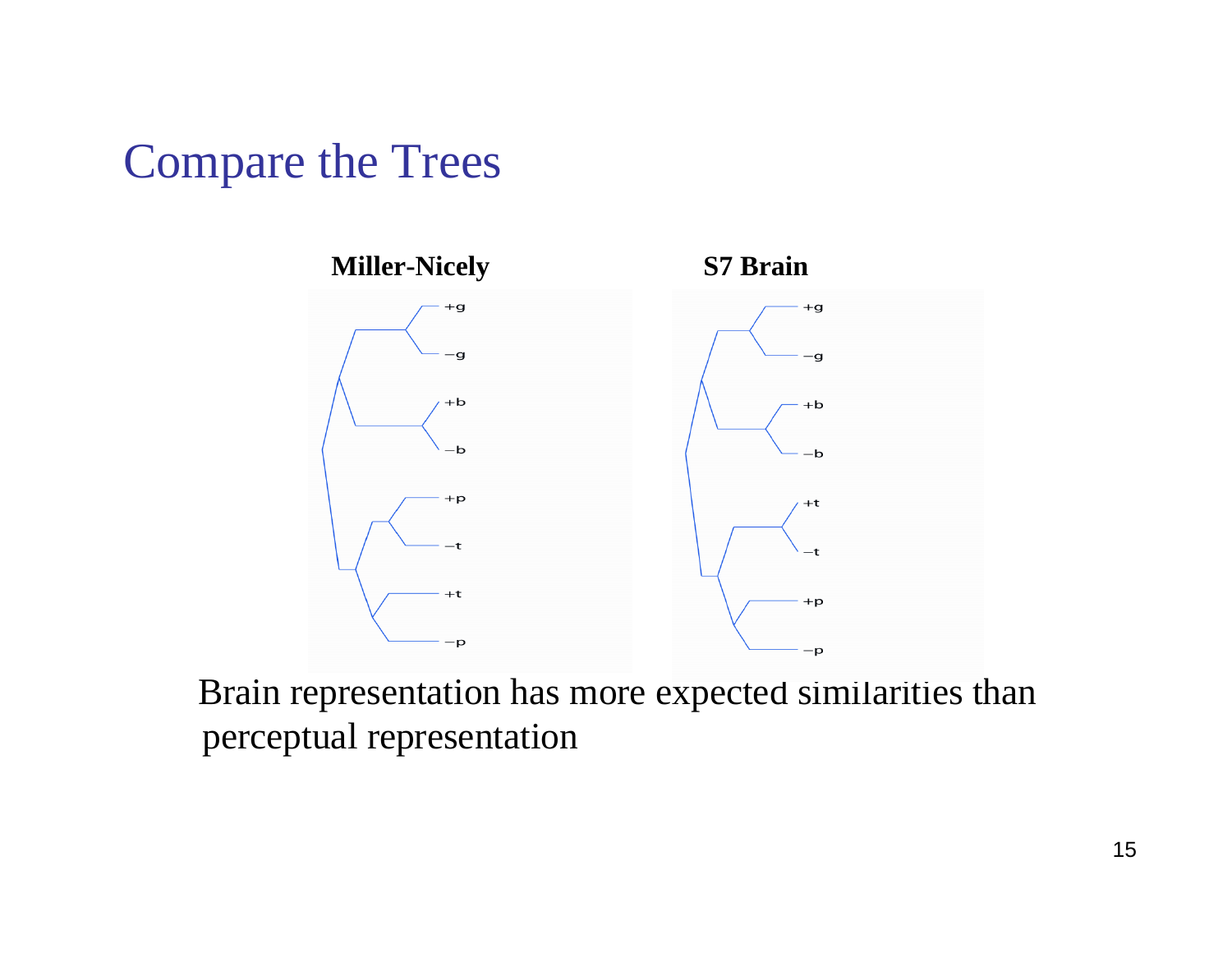### Conditional Probabilities (EEG-LT) of S5

|              | $\mathbf{p}$ | t   | $\mathbf b$ | $\mathbf{g}$ |
|--------------|--------------|-----|-------------|--------------|
| $\mathbf{p}$ | .41          | .19 | .22         | .19          |
| t            | .14          | .63 | .13         | .11          |
| $\mathbf b$  | .07          | .11 | .67         | .14          |
| $\mathbf{g}$ | .11          | .14 | .16         | .59          |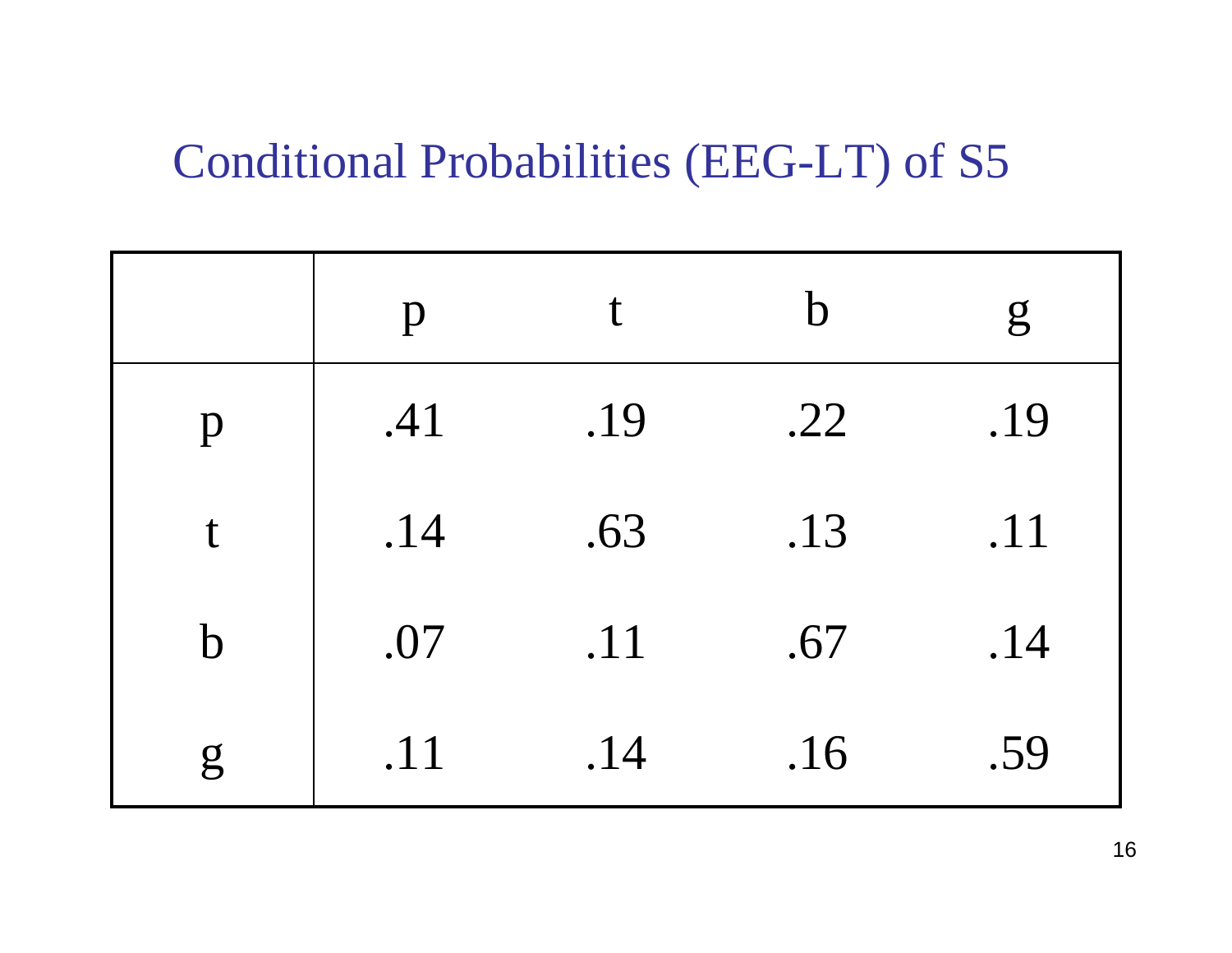#### Semiorder Graphs of Similarities



17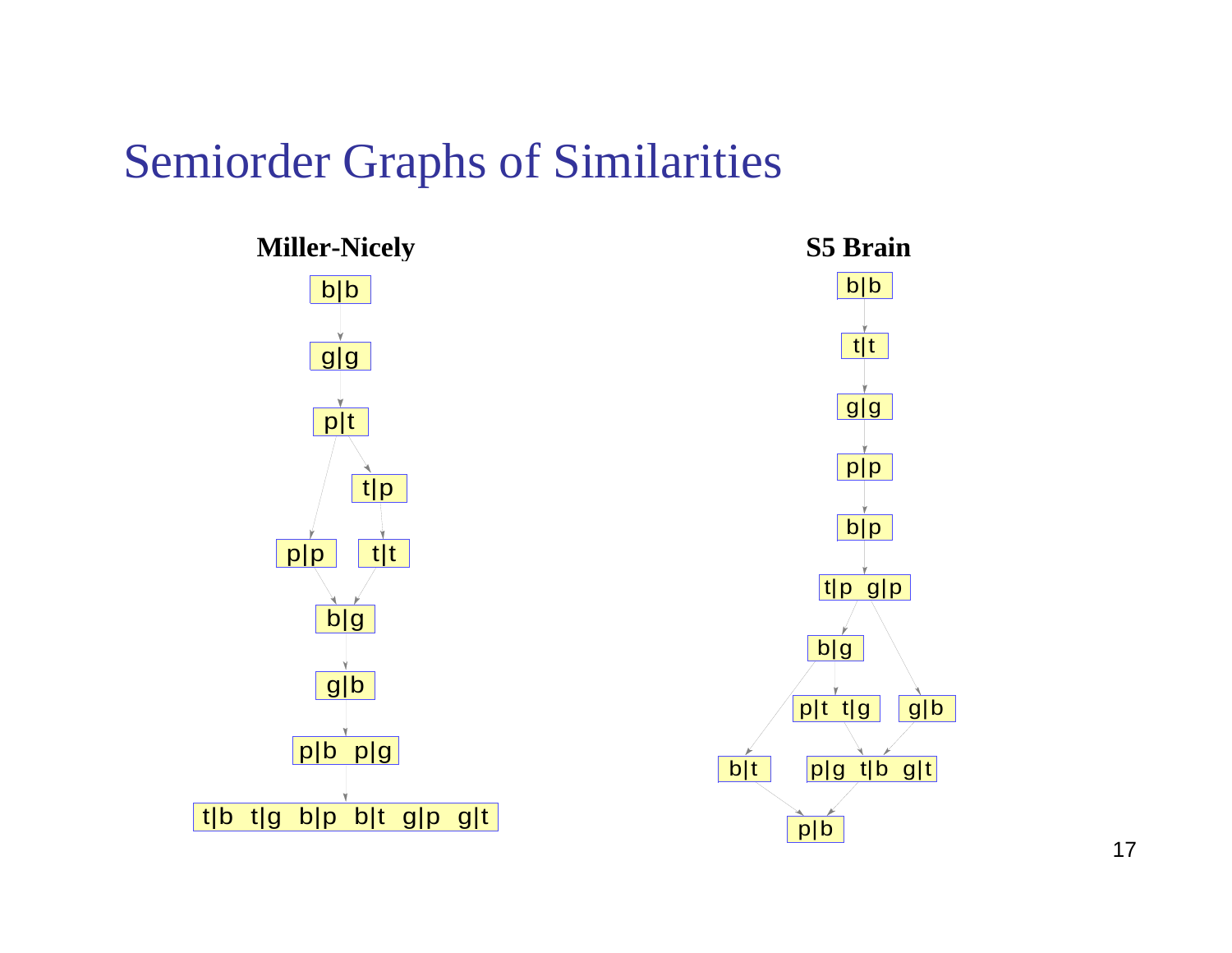#### Invariants of Intersection of M-N and EEG-LT of S5

- $\bullet$  Strong similarity of prototypes and matching samples.
- *p* and *t* still close.
- •*b* and *t* separated (differ in voicing and place of articulation).

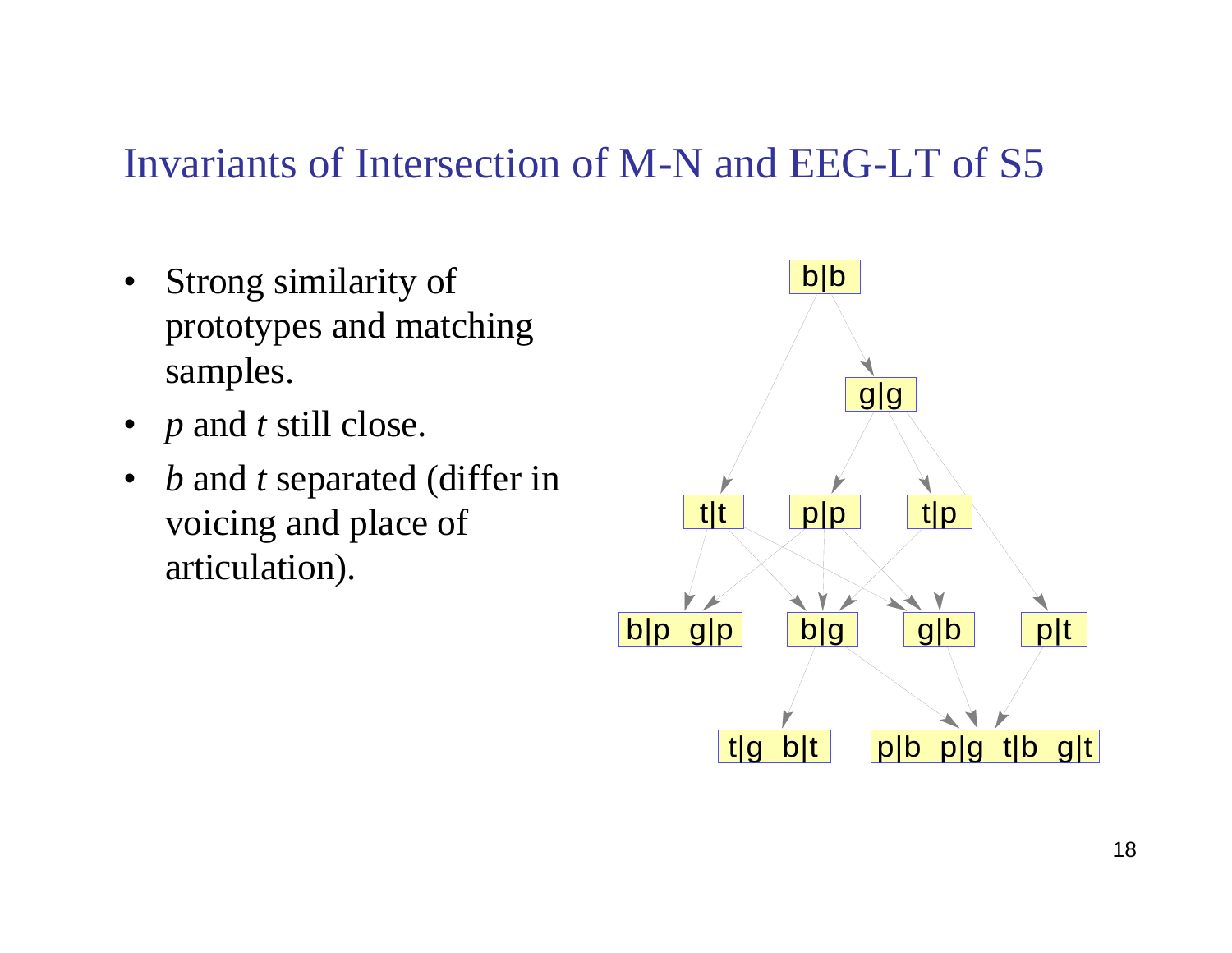Compare the Trees

**Miller-Nicely S5 Brain**



19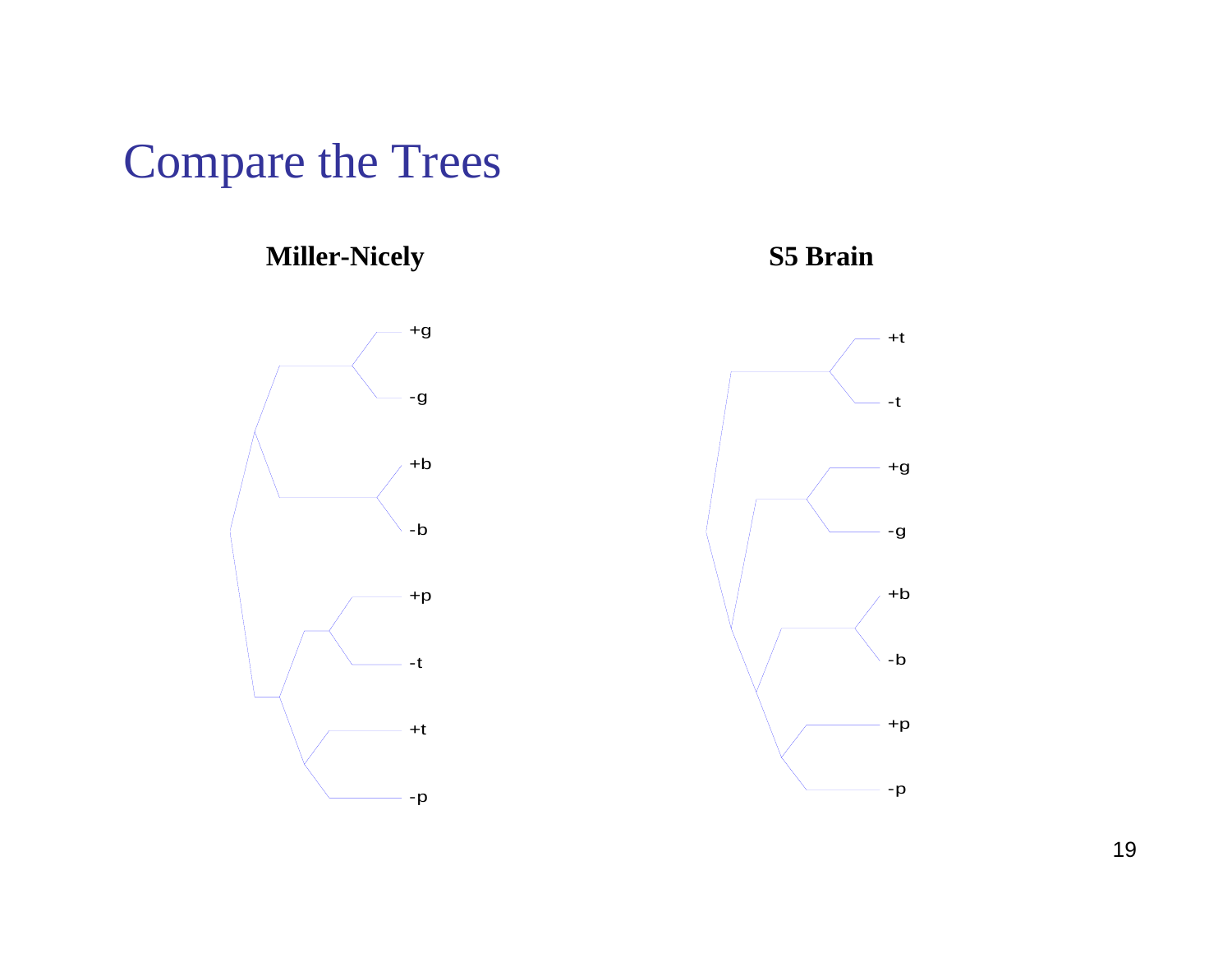

Figure 3: Semiorder graph of similarities for Experiment II VIS LDC. The semiorder was constructed from the simple order of the conditional probabilities using a threshold  $\boldsymbol{\epsilon} = 0.02$ .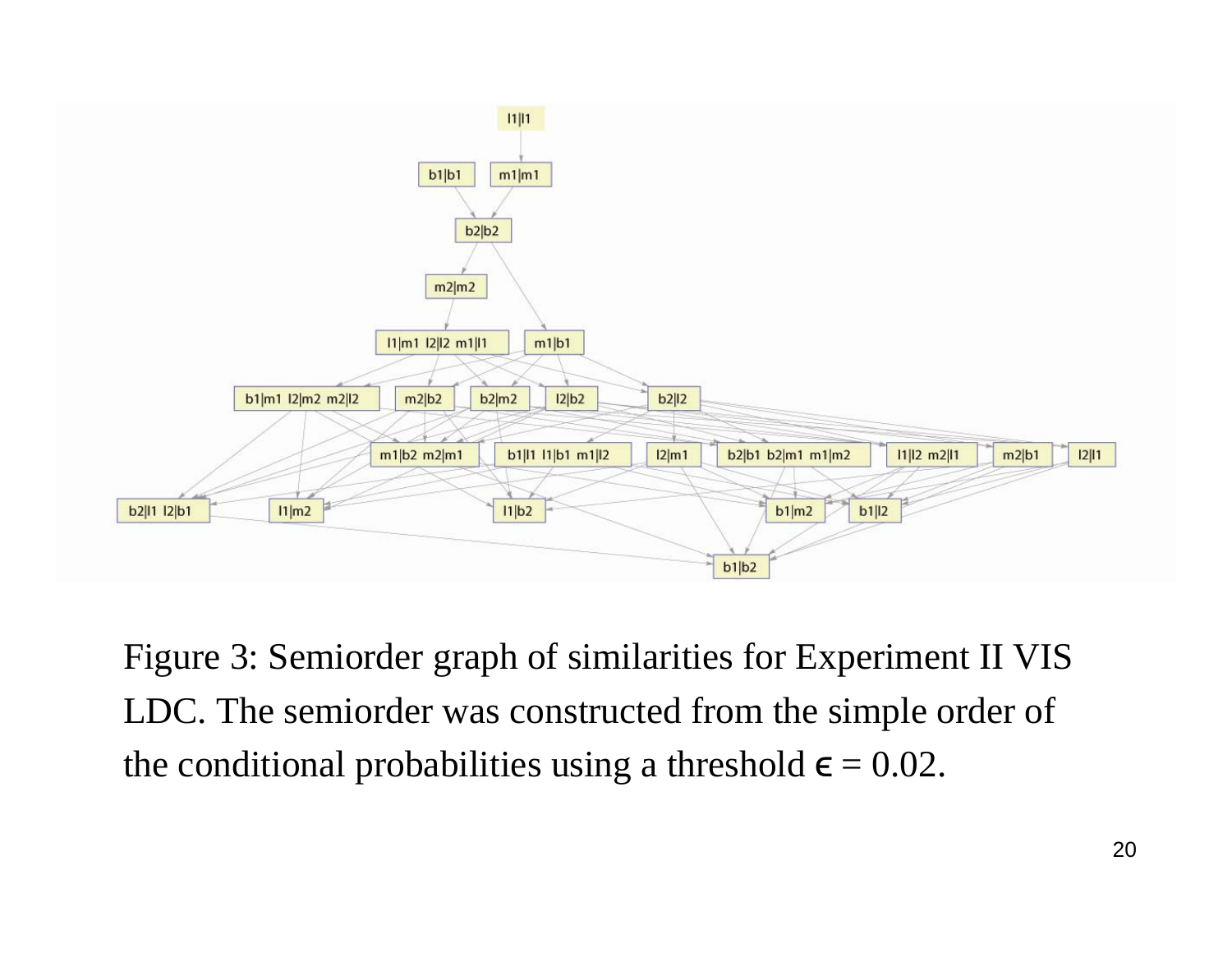

Figure 4: Semiorder graph of similarities of auditorily generated brain waves for Experiment II Aud LDC with a threshold  $\epsilon =$ 0.02.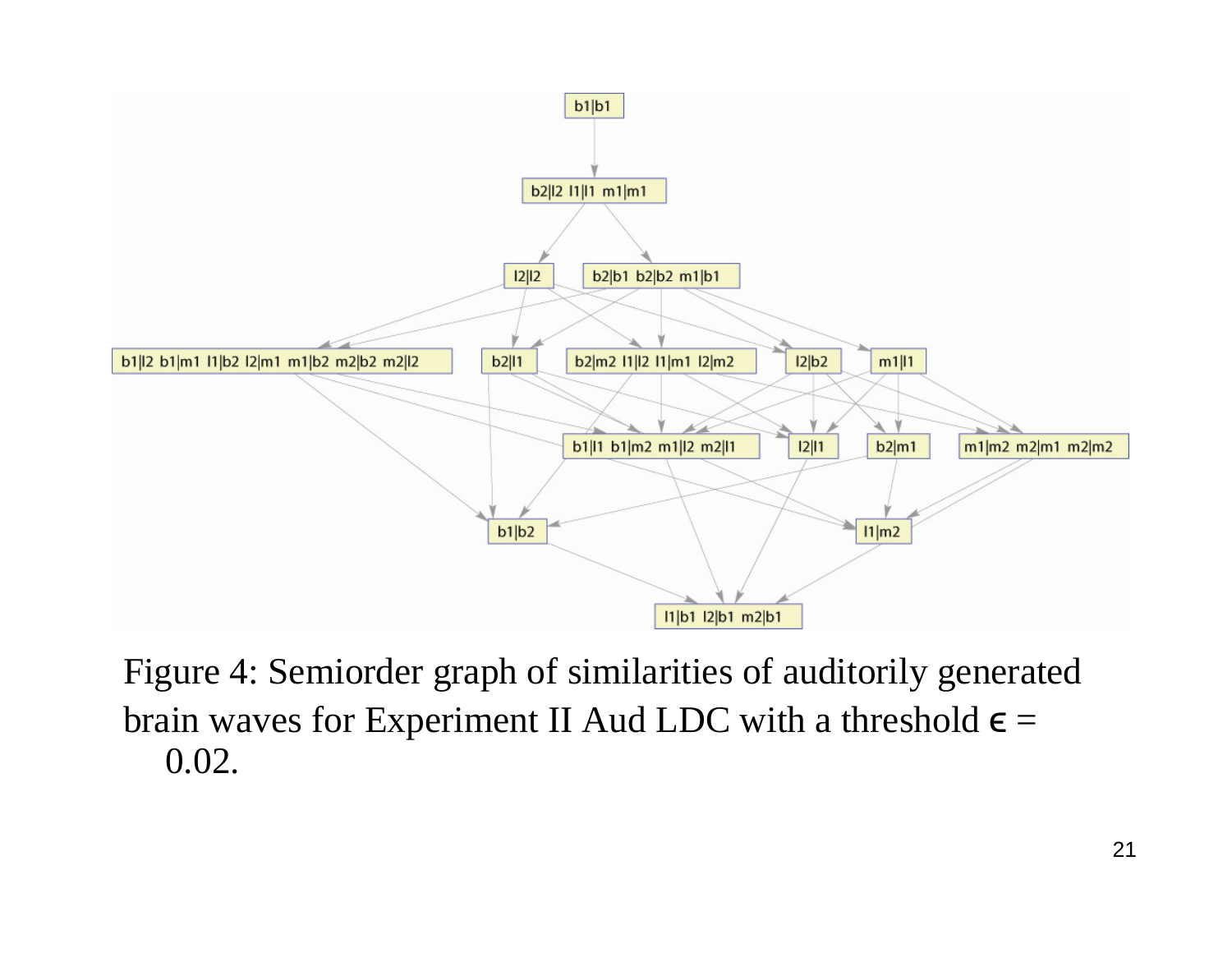

Figure 5: Semiorder graph of similarities for auditory words using a distance measure with a threshold  $\boldsymbol{\epsilon} = 0.02.$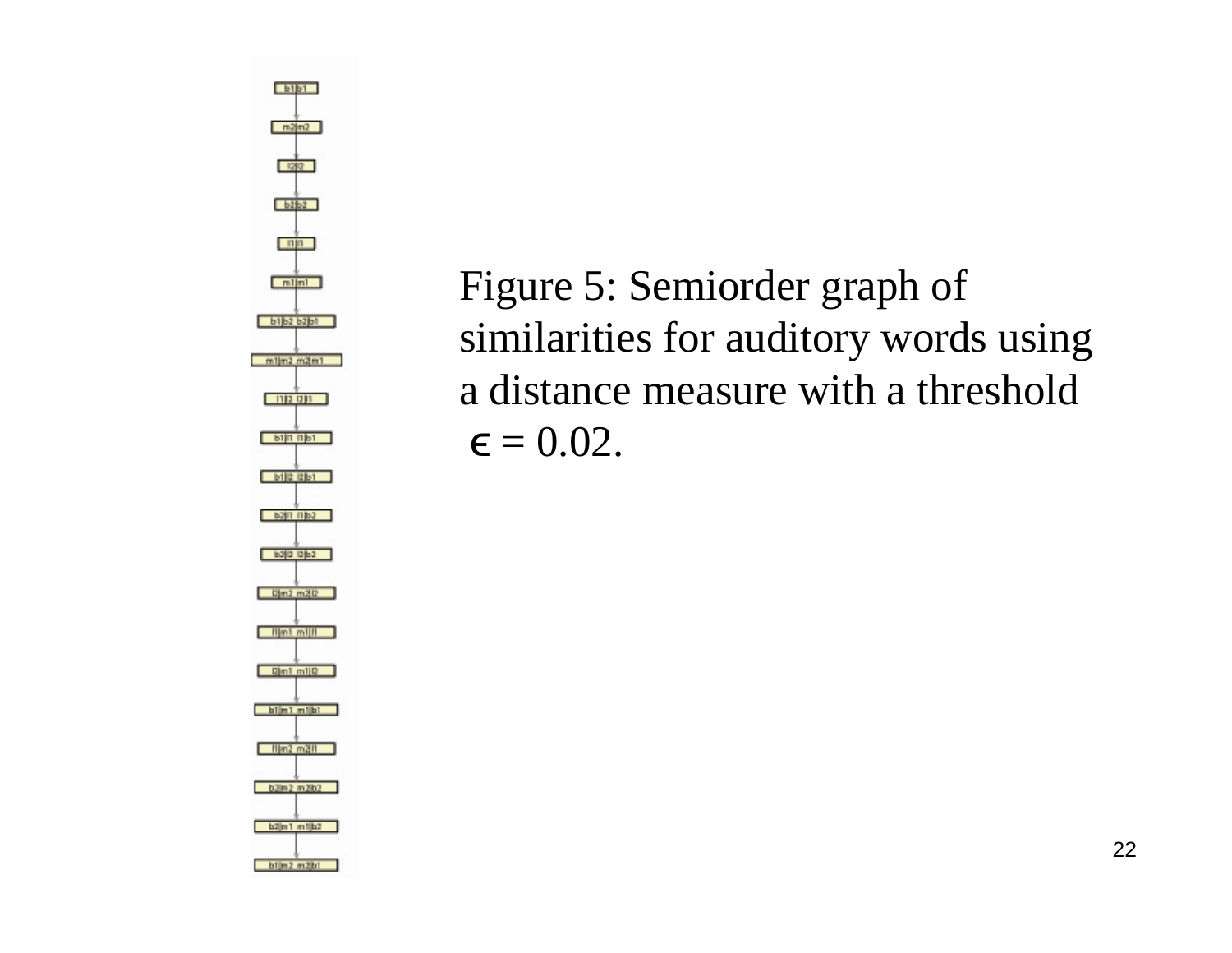

Figure 6: Intersection of the two semiorders of Experiment II using similarities of visually and auditorily generated brain waves (Figures 3 & 4).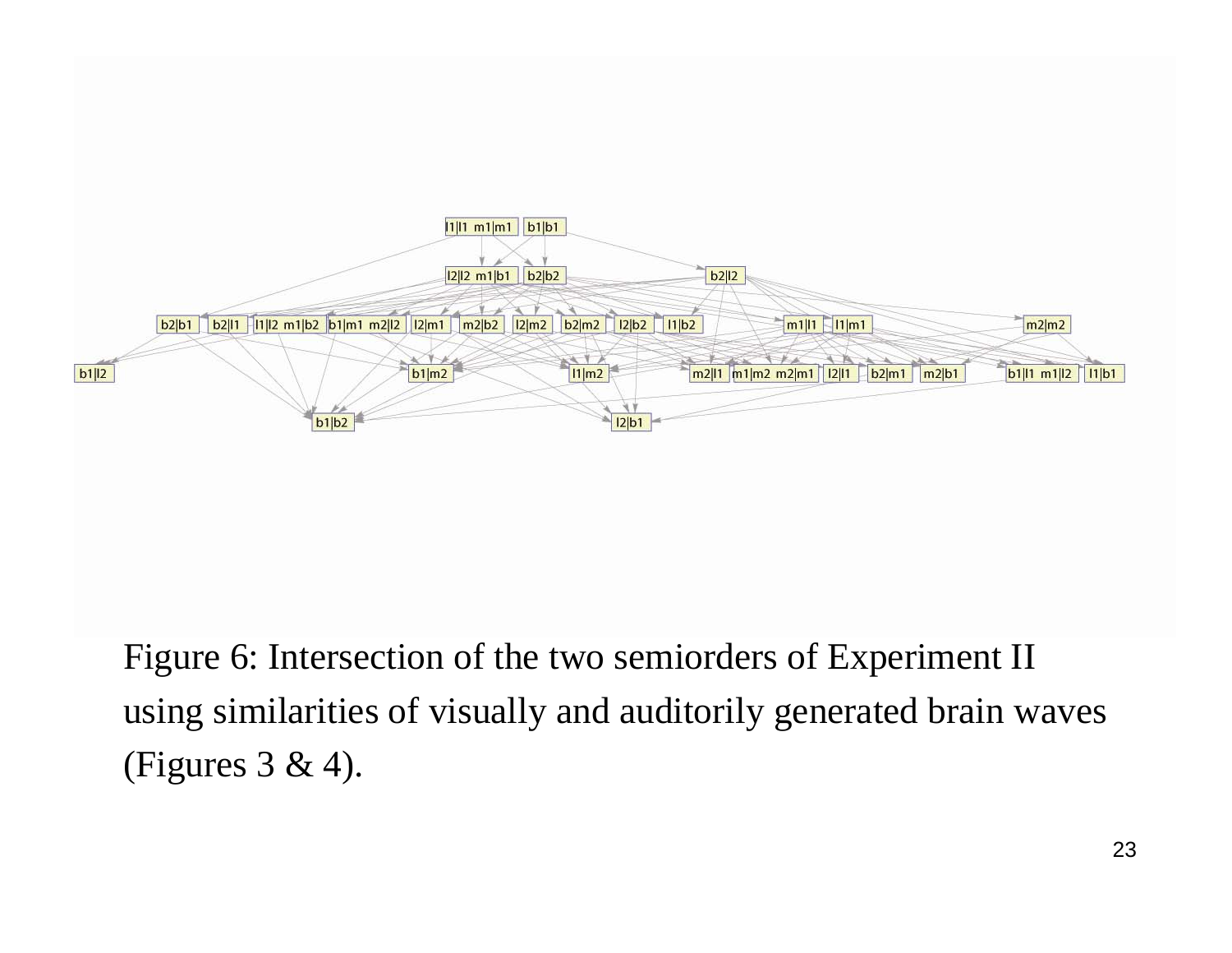

Figure 7: Intersection of the two similarity semiorders of Experiment II of brain waves generated by auditory words (Figure 4) and the auditory words themselves (Figure 5).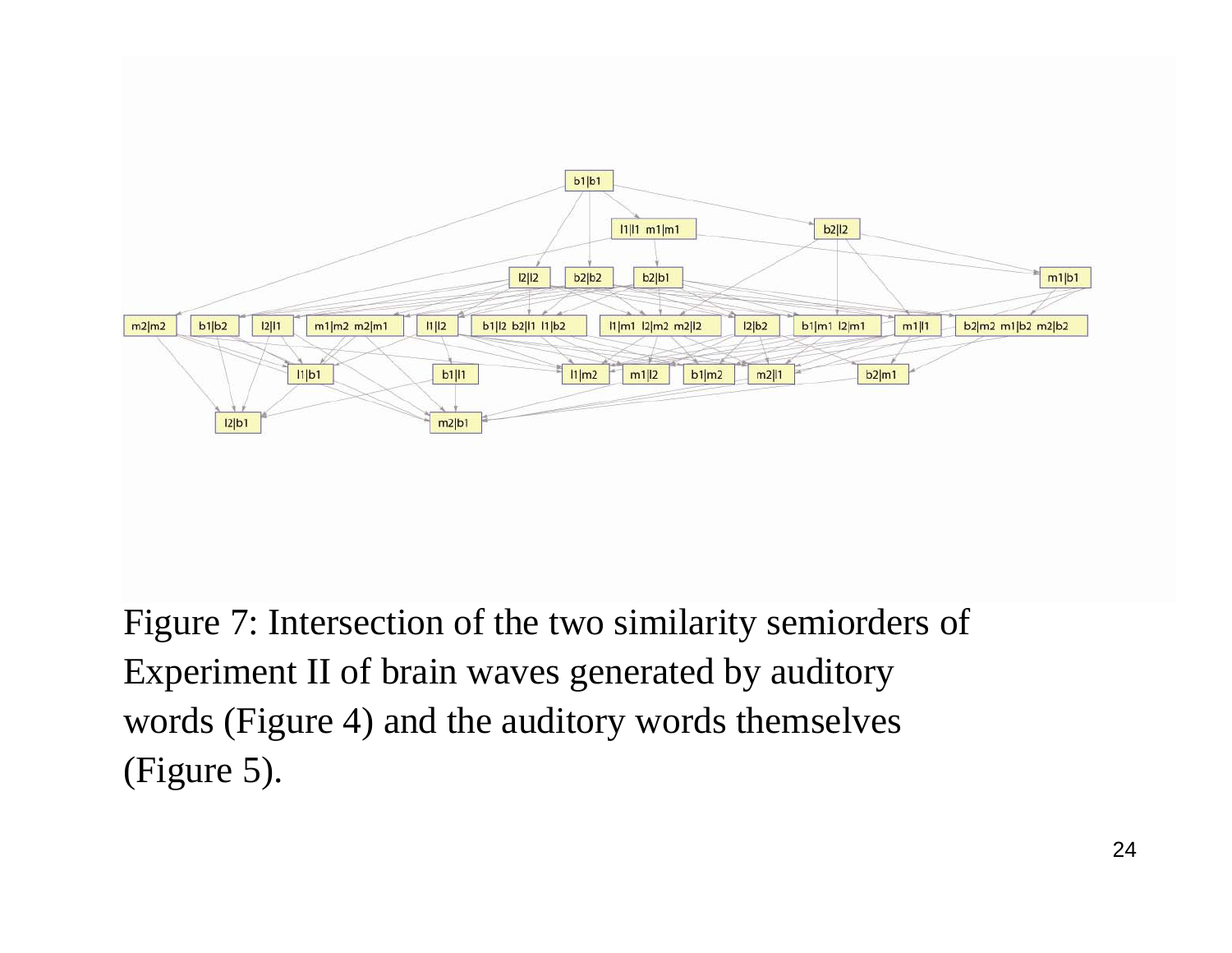



Figure 8: Similarity semiorder for the names of three cities without considering position, (a) visually generated brain waves, (b) auditorily generated brain waves, and (c) the auditory words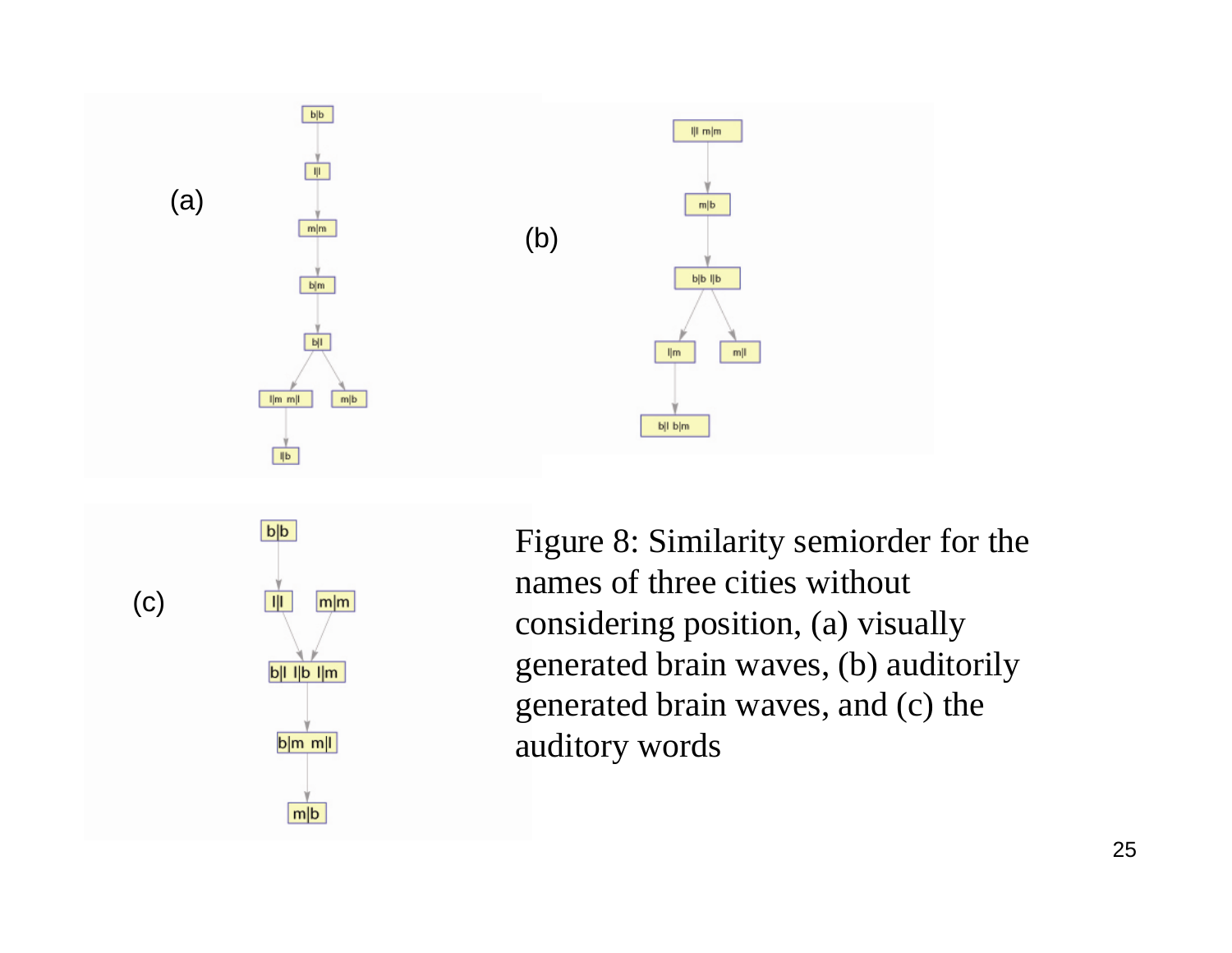



Figure 9: Pairwise intersections of the three semiorders of Figure 8, (a) auditorily vs visually generated brain waves, (b) auditorily generated brain waves vs the auditory words, and (c) visually generated brain waves vs the auditory words.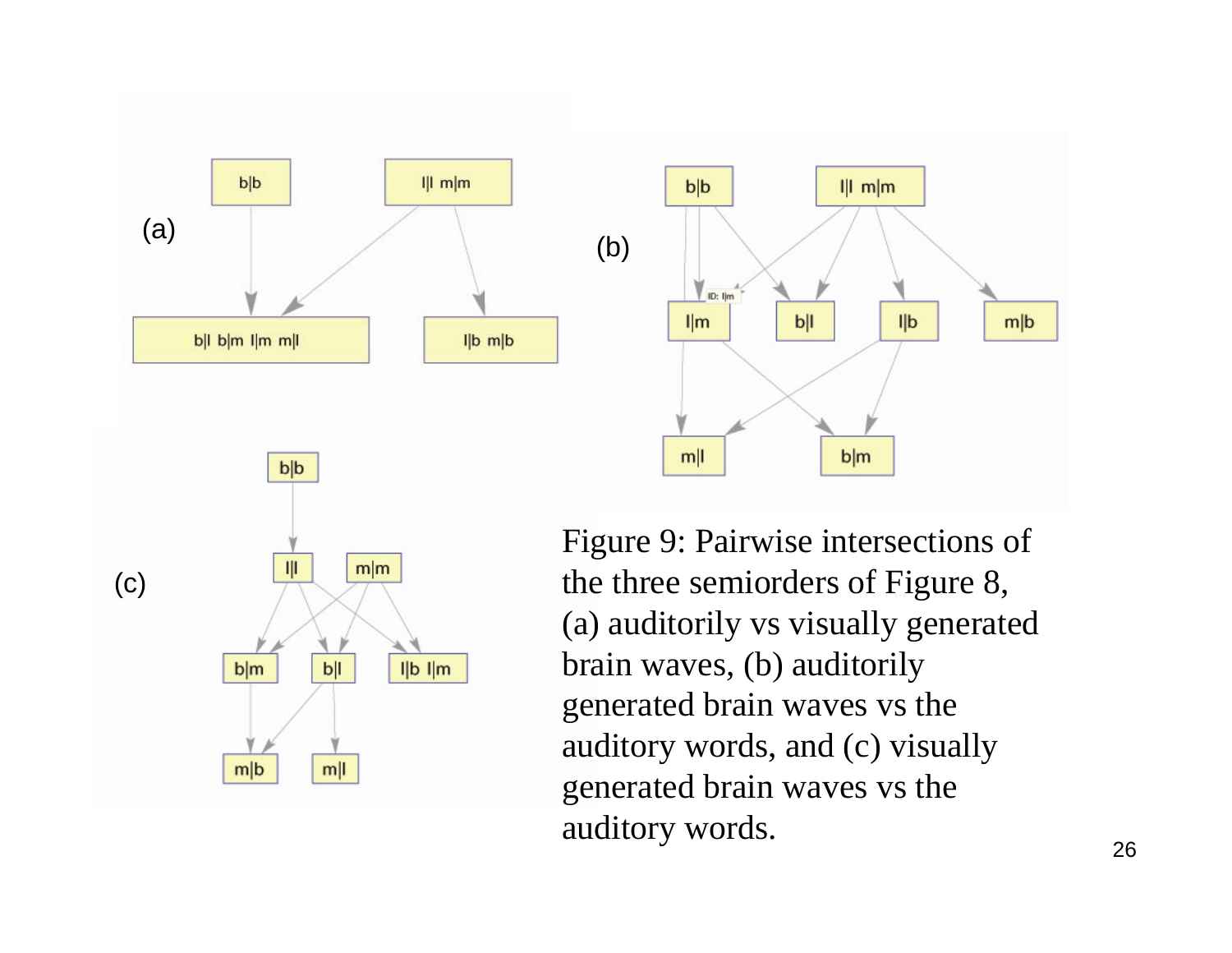

Figure 10: Semiorder of similarities for visually generated brain waves for Experiment III+IV, Model LDC with a threshold of  $\epsilon = 0.02$ .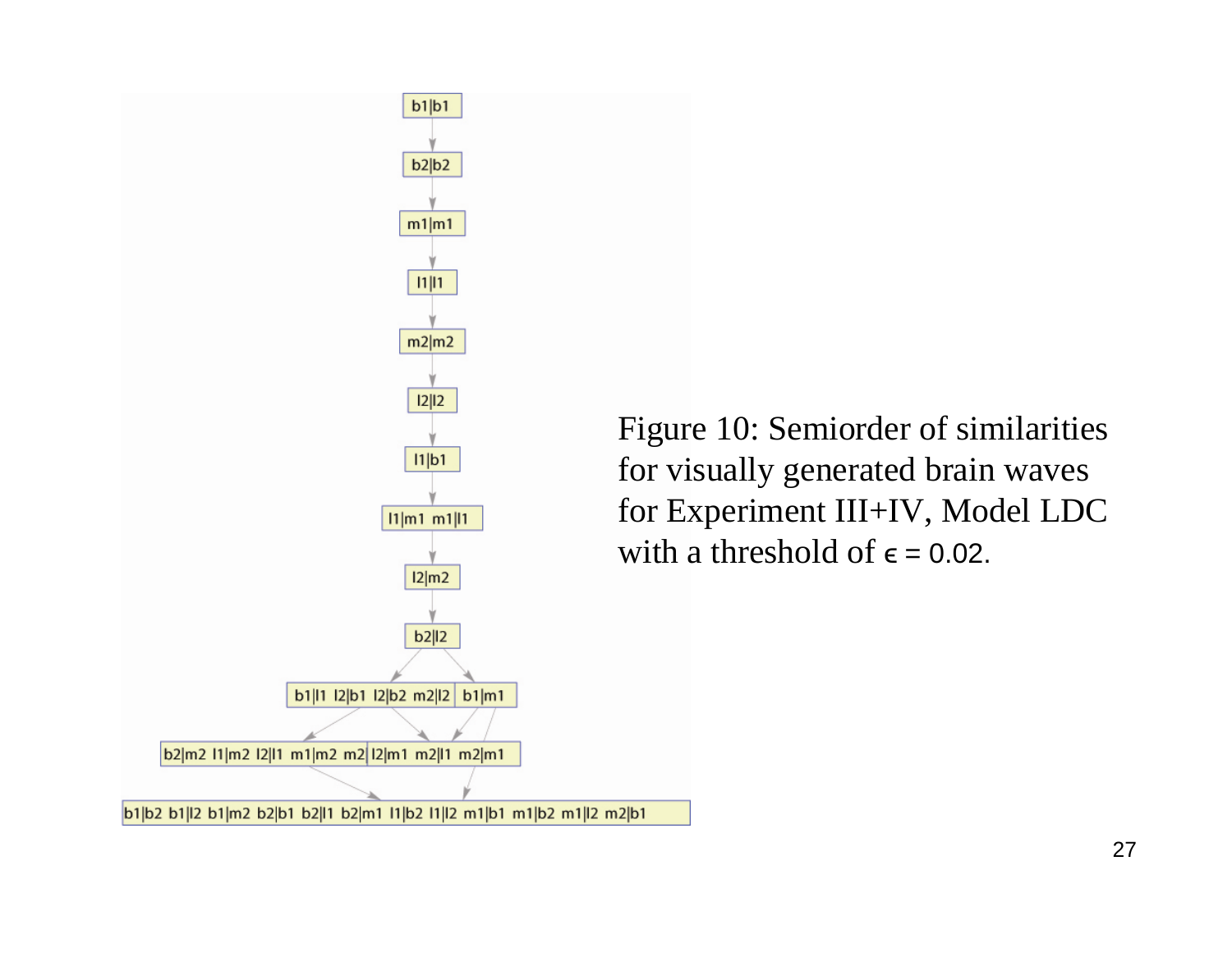